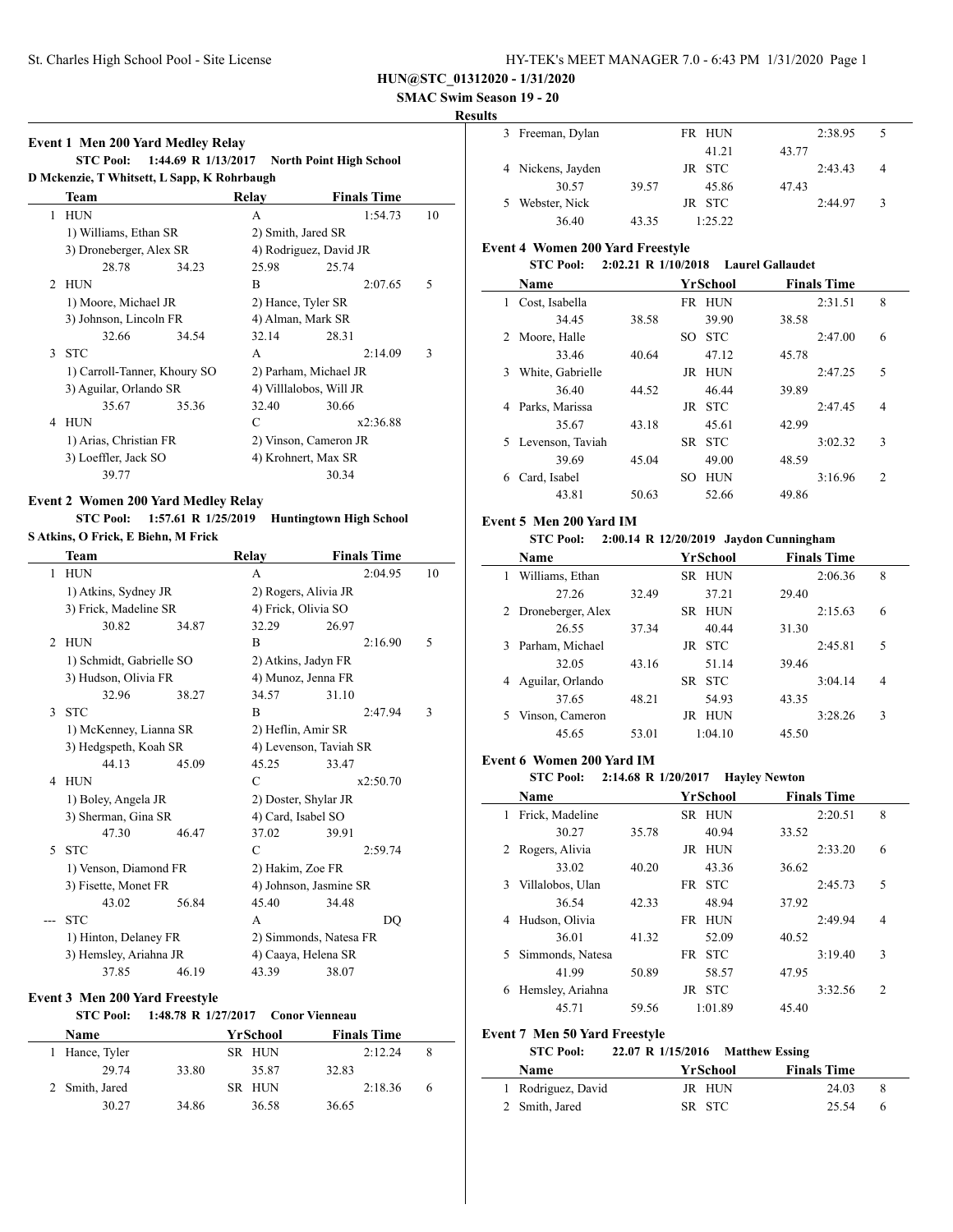**SMAC Swim Season 19 - 20**

#### **Results**

 $\overline{\phantom{a}}$ 

|   | <b>Name</b>      | YrSchool | <b>Finals Time</b> |                |
|---|------------------|----------|--------------------|----------------|
| 3 | Johnson, Lincoln | FR HUN   | 26.94              | 5              |
|   | Alman, Mark      | SR HUN   | 27.39              | $\overline{4}$ |
|   | 5 Irby, Mikael   | JR STC   | 30.28              | 3              |
|   | 6 Joy, John      | SO STC   | 32.90              | 2              |

#### **STC Pool: 25.17 R 1/11/2019 Megan Schueller**

|    | <b>Name</b>         | YrSchool         | <b>Finals Time</b> |
|----|---------------------|------------------|--------------------|
|    | Frick, Olivia       | SO HUN           | 28.71<br>8         |
|    | 2 Cole, Olivia      | SR HUN           | 32.11<br>6         |
| 3  | Moore, Halle        | SO STC           | 33.28<br>5         |
|    | 4 Sherman, Gina     | SR HUN           | 4<br>33.36         |
| 5. | Venson, Diamond     | FR STC           | 3<br>34.77         |
| 6  | Fisette, Monet      | FR STC           | 2<br>35.50         |
|    | --- Hedgspeth, Koah | SR STC           | X34.50             |
|    | --- Cruz, Stephanie | JR STC           | X39.14             |
|    | --- Grady, Ciarra   | <b>STC</b><br>JR | X39.71             |

#### **Event 11 Men 100 Yard Butterfly**

| <b>STC Pool:</b>       |       |          | 54.60 R 1/13/2017 Alec Bacon |                    |   |
|------------------------|-------|----------|------------------------------|--------------------|---|
| <b>Name</b>            |       | YrSchool |                              | <b>Finals Time</b> |   |
| Droneberger, Alex<br>1 |       | SR HUN   |                              | 57.49              | 8 |
| 26.31                  | 31.18 |          |                              |                    |   |
| Johnson, Lincoln<br>2  |       | FR HUN   |                              | 1:12.66            | 6 |
| 33.67                  | 38.99 |          |                              |                    |   |
| Aguilar, Orlando<br>3  |       | SR STC   |                              | 1:17.74            | 5 |
| 35.38                  | 42.36 |          |                              |                    |   |
| Parham, Michael<br>4   |       | JR STC   |                              | 1:22.31            | 4 |
| 34.30                  | 48.01 |          |                              |                    |   |
| Vinson, Cameron<br>5.  |       | JR       | HUN                          | 1:45.00            | 3 |
| 48.86                  | 56.14 |          |                              |                    |   |

#### **Event 12 Women 100 Yard Butterfly**

#### **STC Pool: 1:00.67 R 1/20/2017 Laurel Gallaudet**

|   | <b>Name</b>       |       | <b>YrSchool</b>   | <b>Finals Time</b> |                             |
|---|-------------------|-------|-------------------|--------------------|-----------------------------|
| 1 | Frick, Madeline   |       | SR HUN            | 1:03.95            | 8                           |
|   | 31.00             | 32.95 |                   |                    |                             |
|   | 2 Frick, Olivia   |       | <b>HUN</b><br>SO. | 1:06.05            | 6                           |
|   | 30.97             | 35.08 |                   |                    |                             |
| 3 | Villalobos, Ulan  |       | FR STC            | 1:18.56            | 5                           |
|   | 35.49             | 43.07 |                   |                    |                             |
| 4 | Atkins, Jadyn     |       | HUN<br>FR.        | 1:22.17            | $\overline{4}$              |
|   | 37.89             | 44.28 |                   |                    |                             |
|   | 5 Hedgspeth, Koah |       | SR STC            | 1:45.02            | 3                           |
|   | 47.06             | 57.96 |                   |                    |                             |
| 6 | Hemsley, Ariahna  |       | <b>STC</b><br>JR  | 1:46.13            | $\mathcal{D}_{\mathcal{A}}$ |
|   | 46.72             | 59.41 |                   |                    |                             |

#### **Event 13 Men 100 Yard Freestyle**

## **STC Pool: 49.30 R 1/15/2016 Matthew Essing Name Yr School Finals Time** 1 Rodriguez, David JR HUN 57.38 8 26.99 30.39 2 Moore, Michael JR HUN 57.88 6 27.57 30.31

| . . |                   |       |        |         |   |
|-----|-------------------|-------|--------|---------|---|
| 3   | Smith, Jared      |       | SR STC | 58.83   | 5 |
|     | 27.30             | 31.53 |        |         |   |
|     | 4 Loeffler, Jack  |       | SO HUN | 59.80   | 4 |
|     | 28.17             | 31.63 |        |         |   |
|     | 5 Nickens, Jayden |       | JR STC | 1:06.59 | 3 |
|     | 28.50             | 38.09 |        |         |   |
|     | Irby, Mikael      |       | JR STC | 1:18.39 | 2 |
|     | 36.09             | 42.30 |        |         |   |

#### **Event 14 Women 100 Yard Freestyle**

|    | <b>STC Pool:</b> | 55.99 R 1/10/2018 |        |            | <b>Nathalie LaFontant</b> |                |  |
|----|------------------|-------------------|--------|------------|---------------------------|----------------|--|
|    | Name             |                   |        | YrSchool   | <b>Finals Time</b>        |                |  |
| 1  | Atkins, Sydney   |                   |        | JR HUN     | 58.63                     | 8              |  |
|    | 27.80            | 30.83             |        |            |                           |                |  |
|    | 2 Munoz, Jenna   |                   | FR     | HUN        | 1:11.00                   | 6              |  |
|    | 33.05            | 37.95             |        |            |                           |                |  |
| 3  | Parks, Marissa   |                   | JR STC |            | 1:13.26                   | 5              |  |
|    | 35.09            | 38.17             |        |            |                           |                |  |
| 4  | Boley, Angela    |                   | JR     | HUN        | 1:16.48                   | 4              |  |
|    | 35.66            | 40.82             |        |            |                           |                |  |
| 5. | Fisette, Monet   |                   | FR STC |            | 1:19.71                   | 3              |  |
|    | 37.42            | 42.29             |        |            |                           |                |  |
| 6  | Heflin, Amir     |                   | SR.    | <b>STC</b> | 1:22.65                   | $\overline{c}$ |  |

### **Event 15 Men 500 Yard Freestyle**

# **STC Pool: 4:53.61 R 1/31/2020 Ethan Williams**

|    | Name                   |       |     | YrSchool   |       | <b>Finals Time</b> |   |
|----|------------------------|-------|-----|------------|-------|--------------------|---|
| 1  | Williams, Ethan        |       |     | SR HUN     |       | 4:53.61R           | 8 |
|    | 26.88                  | 29.34 |     | 29.95      | 30.58 |                    |   |
|    | 29.90                  | 30.04 |     | 29.93      | 29.56 |                    |   |
|    | 29.24                  | 28.19 |     |            |       |                    |   |
| 2  | Krenik, Micah          |       | SO. | <b>HUN</b> |       | 6:52.38            | 6 |
|    | 35.32                  | 39.60 |     | 40.76      | 42.77 |                    |   |
|    | 42.63                  | 43.10 |     | 43.74      | 44.39 |                    |   |
|    | 42.60                  | 37.47 |     |            |       |                    |   |
| 3  | Nielsen, Kyle          |       | SO  | <b>HUN</b> |       | 7:07.79            | 5 |
|    | 34.90                  | 42.19 |     | 44.95      | 45.63 |                    |   |
|    | 46.14                  | 44.20 |     | 43.73      | 44.43 |                    |   |
|    | 43.29                  | 38.33 |     |            |       |                    |   |
| 4  | Carroll-Tanner, Khoury |       | SO  | <b>STC</b> |       | 7:31.45            | 4 |
|    | 35.16                  | 42.93 |     | 44.41      | 46.55 |                    |   |
|    | 46.80                  | 47.13 |     | 47.37      | 47.98 |                    |   |
|    | 47.89                  | 45.23 |     |            |       |                    |   |
| 5. | Villlalobos, Will      |       |     | JR STC     |       | 7:54.27            | 3 |
|    | 36.56                  | 44.68 |     | 47.31      | 49.08 |                    |   |
|    | 50.61                  | 50.33 |     | 50.86      | 50.48 |                    |   |
|    | 49.88                  | 44.48 |     |            |       |                    |   |

#### **Event 16 Women 500 Yard Freestyle**

#### **STC Pool: 5:30.94 R 2/4/2019 Nyah Hartwell**

| <b>Name</b>        |       |        | <b>Finals Time</b> |  |
|--------------------|-------|--------|--------------------|--|
| Schmidt, Gabrielle |       | SO HUN | 5:42.46            |  |
| 31.25              | 34.81 | 35.67  | 35.19              |  |
| 34.83              | 34.73 | 34.47  | 34.47              |  |
| 34.02              | 33.02 |        |                    |  |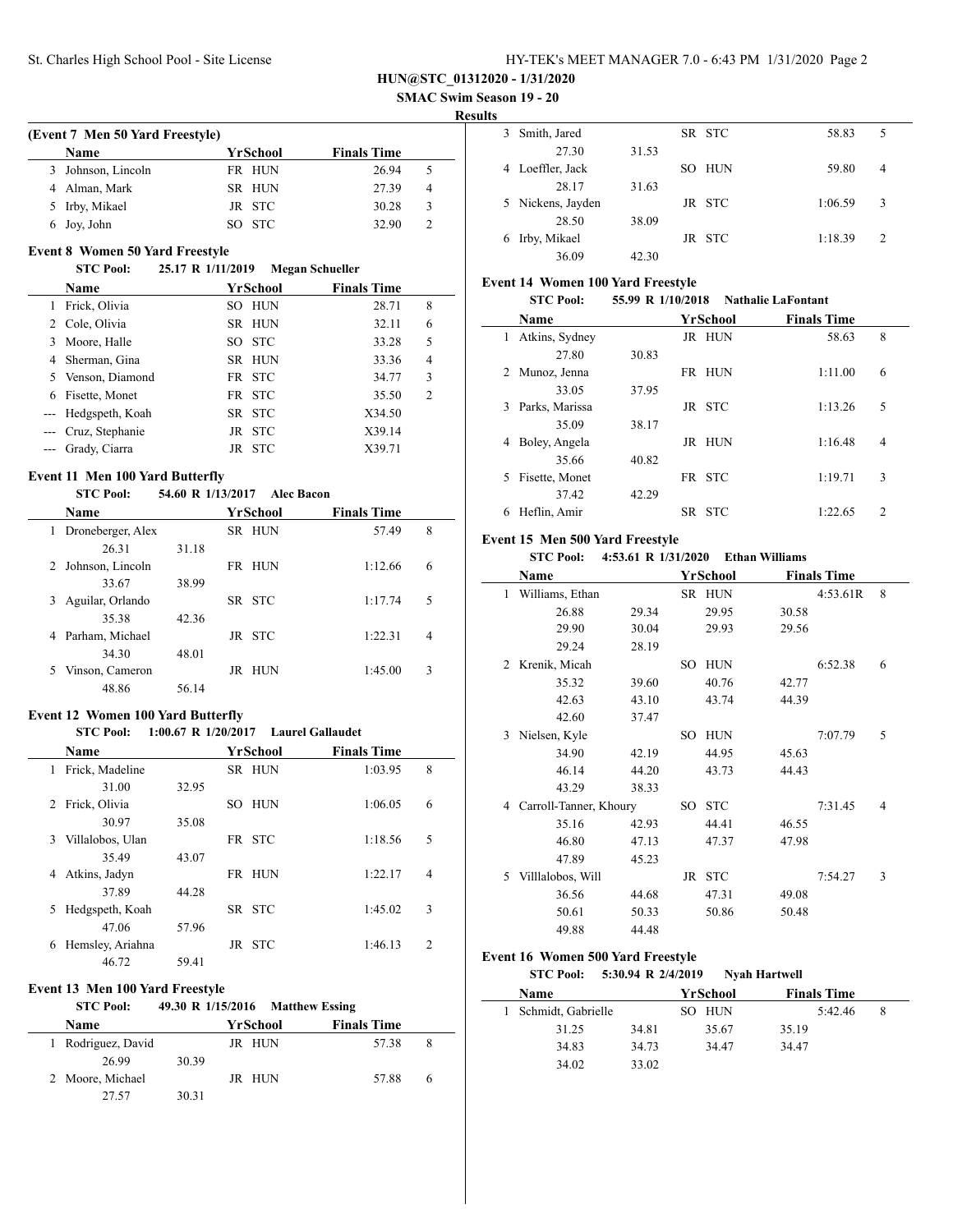| HY-TEK's MEET MANAGER 7.0 - 6:43 PM 1/31/2020 Page 3 |  |
|------------------------------------------------------|--|
|------------------------------------------------------|--|

 **SMAC Swim Season 19 - 20**

| Kesults |  |
|---------|--|
|---------|--|

| (Event 16 Women 500 Yard Freestyle) |                  |       |  |          |       |                    |                |
|-------------------------------------|------------------|-------|--|----------|-------|--------------------|----------------|
|                                     | Name             |       |  | YrSchool |       | <b>Finals Time</b> |                |
| 2                                   | Annis, Olivia    |       |  | JR HUN   |       | 7:25.98            | 6              |
|                                     | 37.15            | 43.39 |  | 46.09    | 46.78 |                    |                |
|                                     | 47.34            | 46.71 |  | 46.66    | 45.99 |                    |                |
|                                     | 44.08            | 41.79 |  |          |       |                    |                |
| $\mathcal{F}$                       | White, Gabrielle |       |  | JR HUN   |       | 7:49.90            | 5              |
|                                     | 40.17            | 46.91 |  | 47.58    | 46.49 |                    |                |
|                                     | 47.59            | 49.69 |  | 49.78    | 47.86 |                    |                |
|                                     | 48.57            | 45.26 |  |          |       |                    |                |
| 4                                   | Levenson, Taviah |       |  | SR STC   |       | 8:11.12            | 4              |
|                                     | 39.71            | 45.73 |  | 48.70    | 49.35 |                    |                |
|                                     | 50.96            | 51.37 |  | 52.41    | 52.66 |                    |                |
|                                     | 51.57            | 48.66 |  |          |       |                    |                |
| 5                                   | McKenney, Lianna |       |  | SR STC   |       | 8:14.09            | 3              |
|                                     | 41.41            | 47.56 |  | 47.56    | 50.27 |                    |                |
|                                     | 52.95            | 54.80 |  | 52.70    | 52.03 |                    |                |
|                                     | 49.24            | 45.57 |  |          |       |                    |                |
| 6                                   | Caaya, Helena    |       |  | SR STC   |       | 9:30.96            | $\overline{c}$ |
|                                     | 51.04            | 56.41 |  | 57.21    | 57.73 |                    |                |
|                                     | 56.74            |       |  |          | 59.86 |                    |                |
|                                     | 1:51.49          |       |  |          |       |                    |                |

### **Event 17 Men 200 Yard Freestyle Relay**

**STC Pool: 1:35.69 R 1/27/2017 La Plata High School M Bowlin, O Melendez, L Vienneau, C Vienneau**

|   | Team                         |       | Relay                   | <b>Finals Time</b> |    |
|---|------------------------------|-------|-------------------------|--------------------|----|
| 1 | <b>HUN</b>                   |       | A                       | 1:46.73            | 10 |
|   | 1) Johnson, Lincoln FR       |       | 2) Loeffler, Jack SO    |                    |    |
|   | 3) Alman, Mark SR            |       | 4) Hance, Tyler SR      |                    |    |
|   | 27.72                        | 25.94 | 27.62                   | 25.45              |    |
|   | 2 STC                        |       | A                       | 1:46.94            | 5  |
|   | 1) Parham, Michael JR        |       | 2) Nickens, Jayden JR   |                    |    |
|   | 3) Irby, Mikael JR           |       | 4) Smith, Jared SR      |                    |    |
|   | 26.93                        | 26.14 | 28.84                   | 25.03              |    |
|   | 3 STC                        |       | B                       | 2:02.79            | 3  |
|   | 1) Carroll-Tanner, Khoury SO |       | 2) Webster, Nick JR     |                    |    |
|   | 3) Gulley, Garrett SR        |       | 4) Villlalobos, Will JR |                    |    |
|   | 29.15                        | 32.21 | 30.68                   | 30.75              |    |
| 4 | <b>HUN</b>                   |       | B                       | 2:07.54            |    |
|   | 1) Krohnert, Max SR          |       | 2) Schuler, Quinn FR    |                    |    |
|   | 3) Nielsen, Kyle SO          |       | 4) Freeman, Dylan FR    |                    |    |
|   | 33.37                        | 32.58 | 30.41                   | 31.18              |    |

# **Event 18 Women 200 Yard Freestyle Relay**

# **STC Pool: 1:47.39 R 1/25/2017 North Point High School**

**C Arquero, C Essing, M Rivenburg, N LaFontant**

| Team                                       |       | Relay                  | <b>Finals Time</b> |                                                |  |  |
|--------------------------------------------|-------|------------------------|--------------------|------------------------------------------------|--|--|
| HUN                                        |       | A                      | 2:01.61            | 10                                             |  |  |
| 1) Munoz, Jenna FR                         |       | 2) Cost, Isabella FR   |                    |                                                |  |  |
| 3) Atkins, Jadyn FR                        |       |                        |                    |                                                |  |  |
| 31.12                                      | 30.40 | 31.08                  | 29.01              |                                                |  |  |
| 2 STC                                      |       | A                      | 2:06.96            | 5                                              |  |  |
| 1) Moore, Halle SO<br>3) Parks, Marissa JR |       | 2) Simmonds, Natesa FR |                    |                                                |  |  |
|                                            |       |                        |                    |                                                |  |  |
| 31.79                                      | 33.81 | 31.29                  | 30.07              |                                                |  |  |
|                                            |       |                        |                    | 4) Rogers, Alivia JR<br>4) Villalobos, Ulan FR |  |  |

| 3 | <b>HUN</b>            |       | B                      | 2:11.82  | 3 |
|---|-----------------------|-------|------------------------|----------|---|
|   | 1) Boley, Angela JR   |       | 2) Sherman, Gina SR    |          |   |
|   | 3) Hudson, Olivia FR  |       | 4) Cole, Olivia SR     |          |   |
|   | 35.28                 | 34.35 | 30.39                  | 31.80    |   |
| 4 | <b>STC</b>            |       | B                      | 2:25.32  |   |
|   | 1) Hinton, Delaney FR |       | 2) Hakim, Zoe FR       |          |   |
|   | 3) Fisette, Monet FR  |       | 4) Venson, Diamond FR  |          |   |
|   | 34.29                 | 44.56 | 32.61                  | 33.86    |   |
| 5 | <b>HUN</b>            |       | C                      | x2:32.64 |   |
|   | 1) Annis, Olivia JR   |       | 2) Doster, Shylar JR   |          |   |
|   | 3) Card, Isabel SO    |       | 4) White, Gabrielle JR |          |   |
|   | 33.86                 | 41.62 | 42.79                  | 34.37    |   |
| 6 | <b>STC</b>            |       | C                      | x2:39.61 |   |
|   | 1) Caaya, Helena SR   |       | 2) Cruz, Stephanie JR  |          |   |
|   | 3) Grady, Ciarra JR   |       | 4) Johnson, Jasmine SR |          |   |
|   | 44.89                 | 42.38 | 37.91                  | 34.43    |   |

## **Event 19 Men 100 Yard Backstroke**

### **STC Pool: 56.50 R 1/16/2019 Ben Voelker**

|    | Name                     |       |    | YrSchool   | <b>Finals Time</b> |                |
|----|--------------------------|-------|----|------------|--------------------|----------------|
| l. | Moore, Michael           |       |    | JR HUN     | 1:10.46            | 8              |
|    | 33.93                    | 36.53 |    |            |                    |                |
|    | 2 Carroll-Tanner, Khoury |       |    | SO STC     | 1:21.20            | 6              |
|    | 38.87                    | 42.33 |    |            |                    |                |
| 3  | Arias, Christian         |       |    | FR HUN     | 1:27.13            | 5              |
|    | 40.61                    | 46.52 |    |            |                    |                |
| 4  | Joy, John                |       | SО | <b>STC</b> | 1:40.24            | 4              |
|    | 45.71                    | 54.53 |    |            |                    |                |
| 5. | Schuler, Quinn           |       |    | FR HUN     | 1:40.94            | 3              |
| 6  | Villlalobos, Will        |       |    | JR STC     | 1:43.16            | $\mathfrak{D}$ |
|    | 48.73                    | 54.43 |    |            |                    |                |

### **Event 20 Women 100 Yard Backstroke**

 $\overline{\phantom{0}}$ 

 $\sim$ 

### **STC Pool: 1:02.27 R 1/29/2018 Maddie Frick**

|   | Name               |         |     | YrSchool   | <b>Finals Time</b> |   |
|---|--------------------|---------|-----|------------|--------------------|---|
| 1 | Atkins, Sydney     |         |     | JR HUN     | 1:05.94            | 8 |
|   | 31.03              | 34.91   |     |            |                    |   |
| 2 | Schmidt, Gabrielle |         | SO. | <b>HUN</b> | 1:08.99            | 6 |
|   | 33.52              | 35.47   |     |            |                    |   |
| 3 | Cost, Isabella     |         |     | FR HUN     | 1:20.85            | 5 |
|   | 39.25              | 41.60   |     |            |                    |   |
| 4 | Hinton, Delaney    |         |     | FR STC     | 1:25.34            | 4 |
|   | 40 71              | 44.63   |     |            |                    |   |
| 5 | McKenney, Lianna   |         |     | SR STC     | 1:39.66            | 3 |
|   | Caaya, Helena      |         |     | SR STC     | DO                 |   |
|   | 1:00.12            | 1:07.47 |     |            |                    |   |

## **Event 21 Men 100 Yard Breaststroke**

|   | <b>STC Pool:</b> |       |    |            | 57.36 R 12/20/2019 Jaydon Cunningham |   |  |
|---|------------------|-------|----|------------|--------------------------------------|---|--|
|   | <b>Name</b>      |       |    | YrSchool   | <b>Finals Time</b>                   |   |  |
|   | Smith, Jared     |       |    | SR HUN     | 1:12.40                              | 8 |  |
|   | 34.35            | 38.05 |    |            |                                      |   |  |
|   | Hance, Tyler     |       |    | SR HUN     | 1:17.34                              | 6 |  |
|   | 36.36            | 40.98 |    |            |                                      |   |  |
| 3 | Loeffler, Jack   |       | SО | <b>HUN</b> | 1:19.97                              | 5 |  |
|   | 36.78            | 43.19 |    |            |                                      |   |  |
| 4 | Gulley, Garrett  |       |    | SR STC     | 1:26.16                              | 4 |  |
|   | 37.85            | 48.31 |    |            |                                      |   |  |